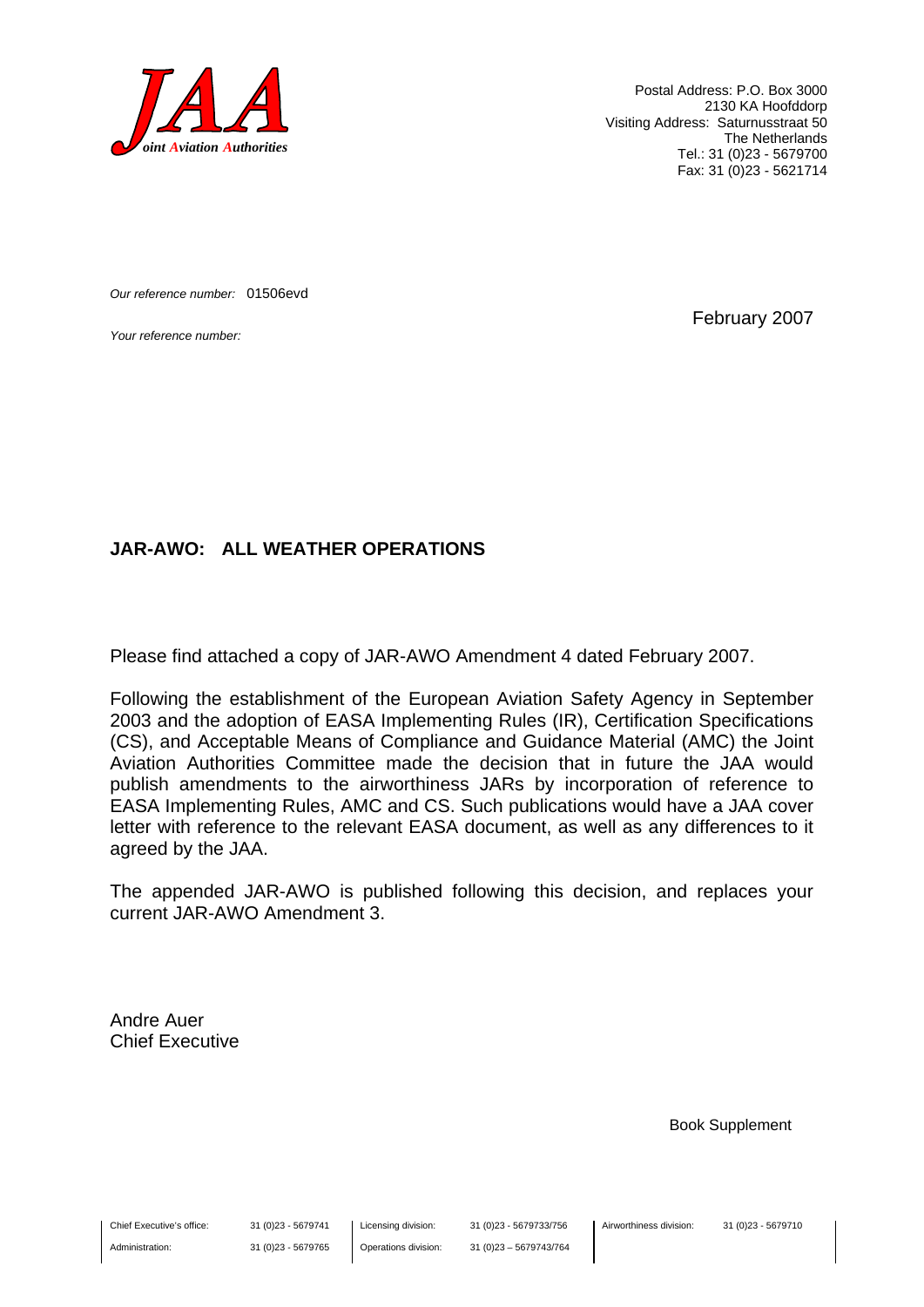# **Joint Aviation Requirements**

## **JAR–AWO**

**All Weather Operations** 

**Joint Aviation Authorities**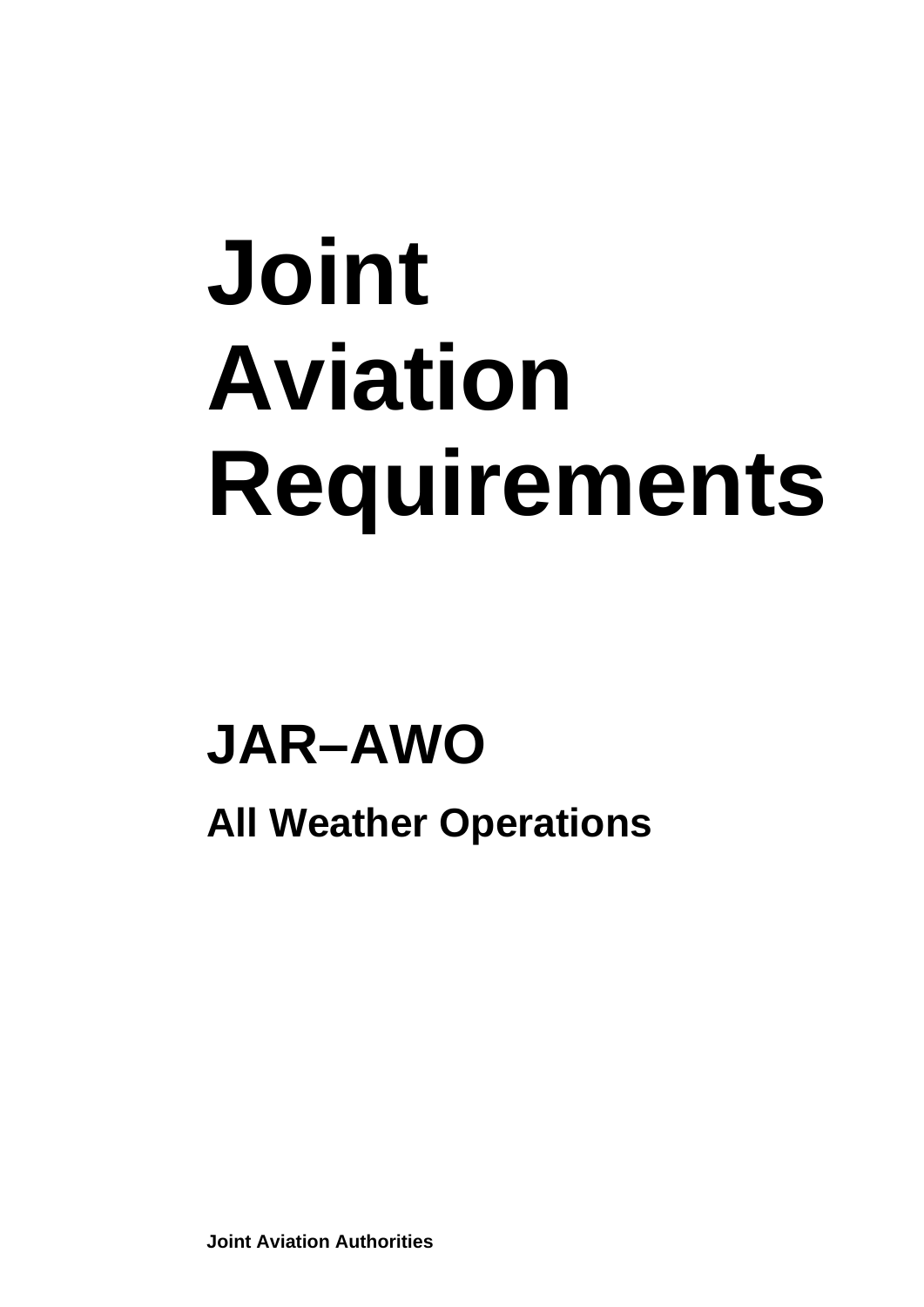# **Joint Aviation Requirements**

## **JAR–AWO**

### **All Weather Operations**

Amendment 4 February 2007

All rights reserved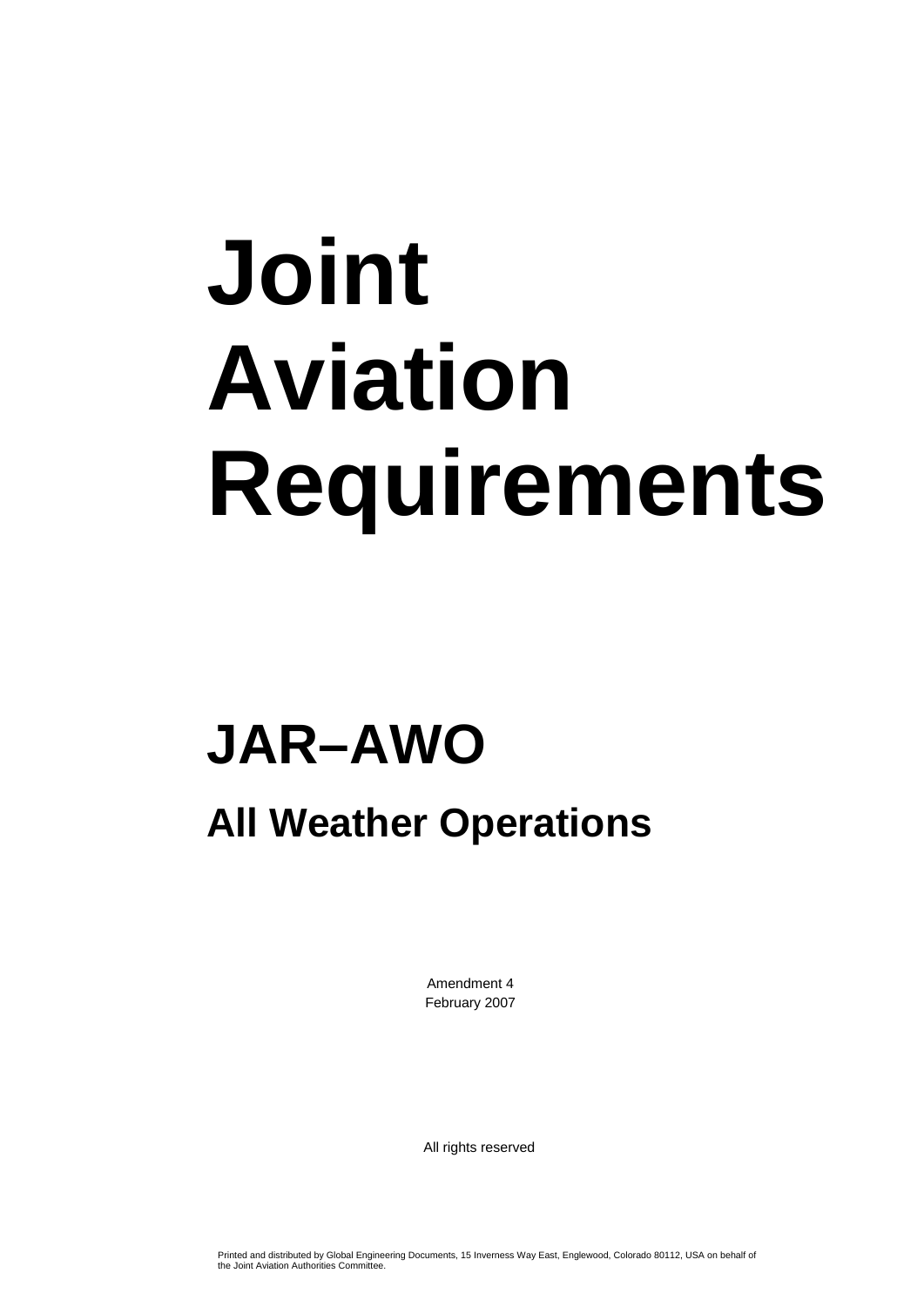The members of the Joint Aviation Authorities Committee are representatives of the Civil Aviation Authorities of the countries that have signed the 'Arrangements Concerning the Development and the Acceptance of Joint Aviation Requirements'. A list of these countries is kept by European Civil Aviation Conference, 3 bis Villa Emile Bergerat, 92522 NEUILLY SUR SEINE Cedex, France.\*

Further printed copies of the Joint Aviation Authorities Documents can be purchased from Global Engineering Documents, whose world wide offices are listed on the JAA website (www.jaa.nl) and Global website (www.global.ihs.com).

For electronic versions of Joint Aviation Authorities Documents please refer to the website of Information Handling Services (IHS) on www.ihsaviation.com, where you will find information on how to order.

Enquiries regarding the contents should be addressed to Central JAA, Saturnusstraat 50, PO Box 3000, 2130 KA HOOFDDORP, Netherlands (E-mail publications@jaa.nl).

\* These countries are:

**<sup>[</sup>**Albania, Armenia, Austria, Belgium, Bosnia & Herzegovina, Bulgaria, Croatia, Cyprus, Czech Republic, Denmark, Estonia, European Aviation Safety Agency, Finland, Former Yugoslav Republic of Macedonia (FYROM), France, Germany, Greece, Hungary, Iceland, Ireland, Italy, Latvia, Lithuania, Luxembourg, Malta, Monaco, Netherlands, Norway, Poland, Portugal, Republic of Moldova, Romania, Serbia & Montenegro, Slovak Republic, Slovenia, Spain, Sweden, Switzerland, Turkey, Ukraine & United Kingdom.**]**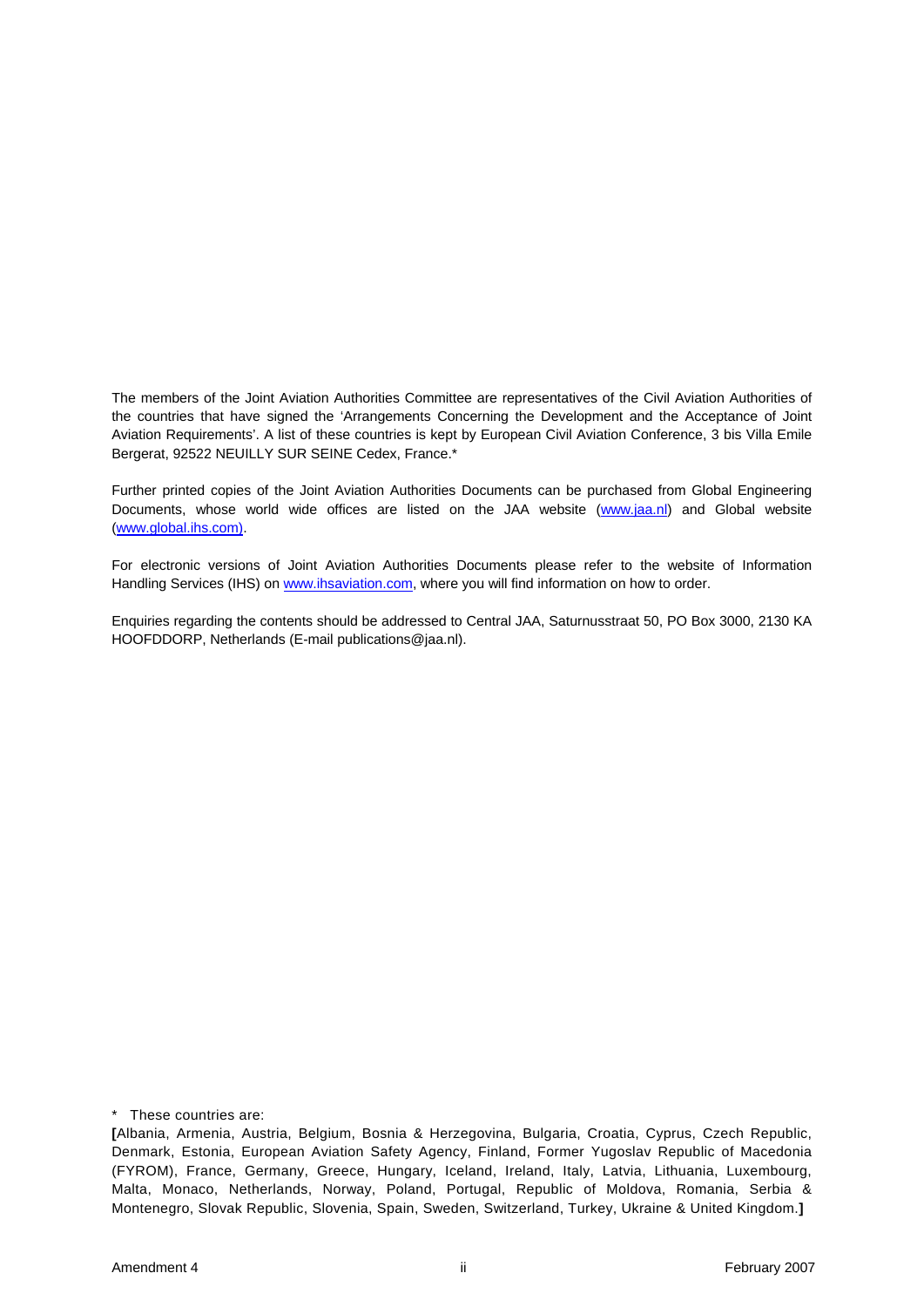JAR-AWO Section 1A consists of:

- a) The articles 1 and 2 of the EASA Executive Director Decision 2003/6/RM dated 17 October 2003.
- b) Book 1 of the Annex to the EASA Executive Director Decision 2003/6/RM dated 17 October 2003 (also called CS-AWO).

JAR-AWO Section 1B consists of:

#### INTENTIONALLY LEFT BLANK

JAR-AWO Section 2 consists of:

a) Book 2 of the Annex to the EASA Executive Director Decision 2003/6/RM dated 17 October 2003 (also called CS-AWO)

Note:

For all references to Agency please read Joint Aviation Authorities/Authority as appropriate.